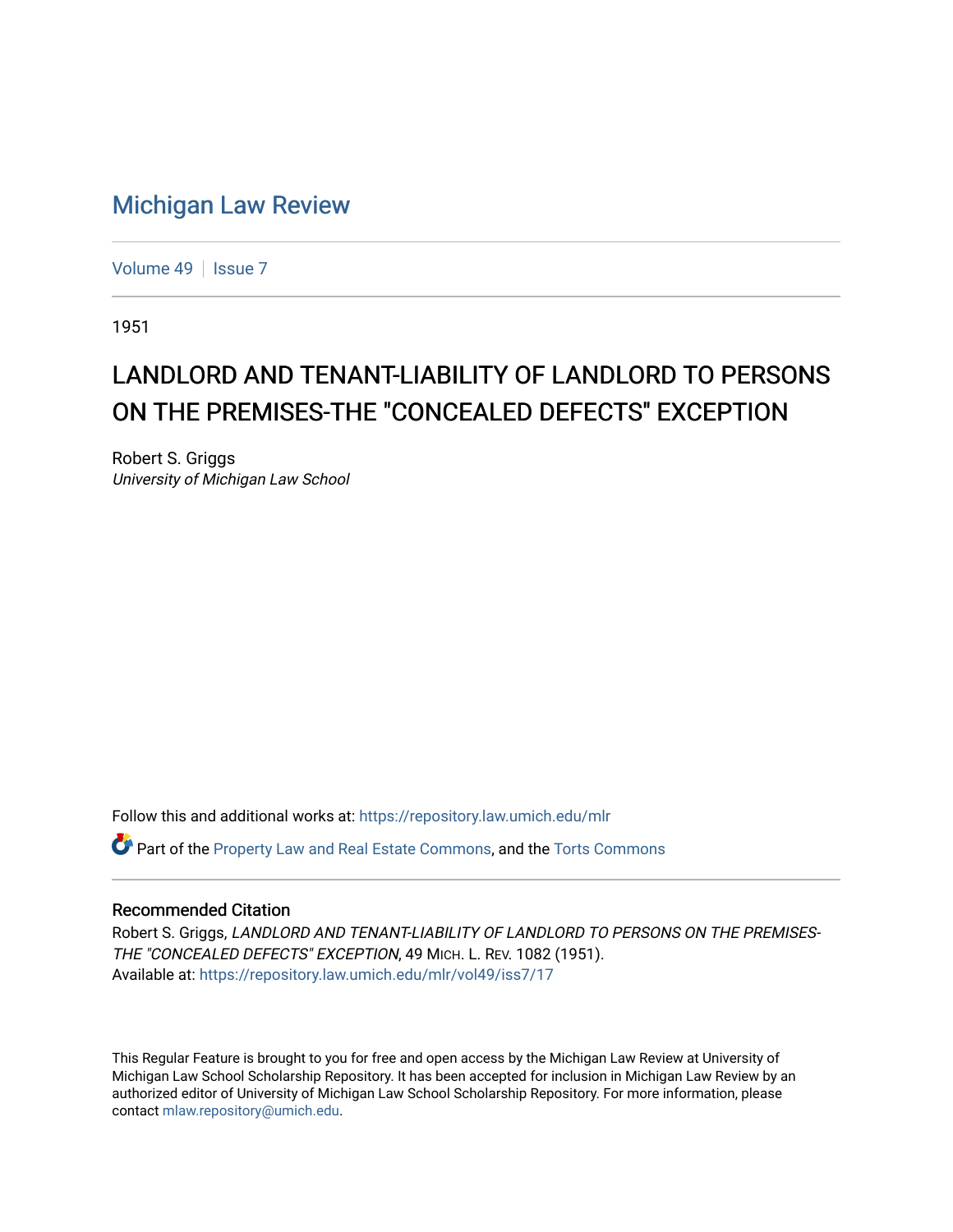LANDLORD AND TENANT-LIABILITY OF LANDLORD TO PERSONS ON THE PREM-ISES-THE "CONCEALED DEFECTS" ExcEPTION-Plaintiff sought to recover for injuries suffered in consequence of the defective condition of a stairway in the manufacturing plant leased by her employer from defendant. The stairway was in the sole control of the tenant at the time of the injury; the lease stipulated that no warranty was made as to the condition of the premises; and the sole obligation to repair was borne by the tenant. Liability was claimed, however, upon the contention that the stairway had been in dangerous condition at the time of the letting. It was apparently little used, and plaintiff had used it only once before in eight months. No claim was made that the nature of her purpose at the time of the injury did not preclude use of one of the stairways customarily used. There was no evidence that either the landlord or the tenant knew of the condition, but whatever danger existed was apparently entirely patent. On appeal from the United States District Court for the Eastern District of Tennessee, *held,* judgment directing a verdict in favor of the landlord reversed. Liability can be predicated on grounds of negligence when premises are let in an unsafe and dangerous condition, if the lessor knew or should have known of the dangerous condition. An employee of the tenant stands in the position of a third person whose right to recovery is not barred by any contract between his employer and the landlord. *Kaylor* v. Magill, (6th Cir. 1950) 181 F. (2d) 179.

Although the lessor is generally said to make no warranty as to the condition of the premises demised and therefore to bear no liability to the tenant or to another standing in his right for an injury resulting from a dangerous condition thereon,<sup>1</sup> all of the courts recognize, inter alia, an exception to this rule in the case of such a condition the existence of which the lessor concealed from the tenant at the time of the letting. As this exception is most generally stated, there is imposed on the landlord the obligation to disclose to his prospective tenant the existence of a condition of which he is cognizant and which he knows to be dangerous, if he can anticipate that the tenant will not discover its existence in the usual course of occupation.<sup>2</sup> As to the logical basis for the imposition of this obligation, the courts are not in agreement: some see it to be in the nature of fraud when the lessor conceals such a condition from the tenant;3 others see it

1 Robbins v. Jones, 15 C.B. (n.s.) 221 (1863); Cowen v. Sunderland, 145 Mass. 363, 1 Am. St. Rep. 469 (1887); Akerley v. White, 58 Hun. 362, 12 N.Y.S. 149 (1890); McKenzie v. Cheetham, 83 Me. 543, 22 A. 469 (1891); Fraser v. Kr\_uger, (8th Cir. 1924) 298 F. 693; Harris v. Lewistown Trust Co., 326 Pa. 145, 191 A. 34 (1937); 1 TIFF.ANY, LANDLORD .AND TENANT §§ 86a, 96a (1912); PROSSER, ToRTS § 81 (1941); ToRTS RESTATEMENT §356 (1934); Harkrider, "Tort Liability of a Landlord,'' 26 MicH. L. REv. 260 and 383 (1928); Eldredge, "Landlord's Tort Liability for Disrepair," 84 UNIV. PA. L. REv. 467 (1936); 49 MicH. L. REv. 449 (1951); cases collected in 34 L.R.A. 609, 824 (1897), 34 L.R.A. (n.s.) 798 (1911), 50 L.R.A. (n.s.) 286 (1914).

<sup>2</sup>Cowen v. Sunderland, supra note l; McKenzie v. Cheetham, supra note I; Fraser v. Kruger, supra note 1; 1 TIFF.ANY, LANDLORD .AND TENANT § 86d (1912); PROSSER, TORTS § 81a (1941); Harkrider, "Tort Liability of a Landlord,'' 26 MicH. L. REv. 260 at 264 (1928).

<sup>3</sup>Akerley v. White, supra note l; Fraser v. Kruger, supra note l; Brown v. Webster Realty Co., 7 N.J. Misc. 587, 146 A. 671 (1929); O'Neil v. Brown, 158 Ky. 118, 164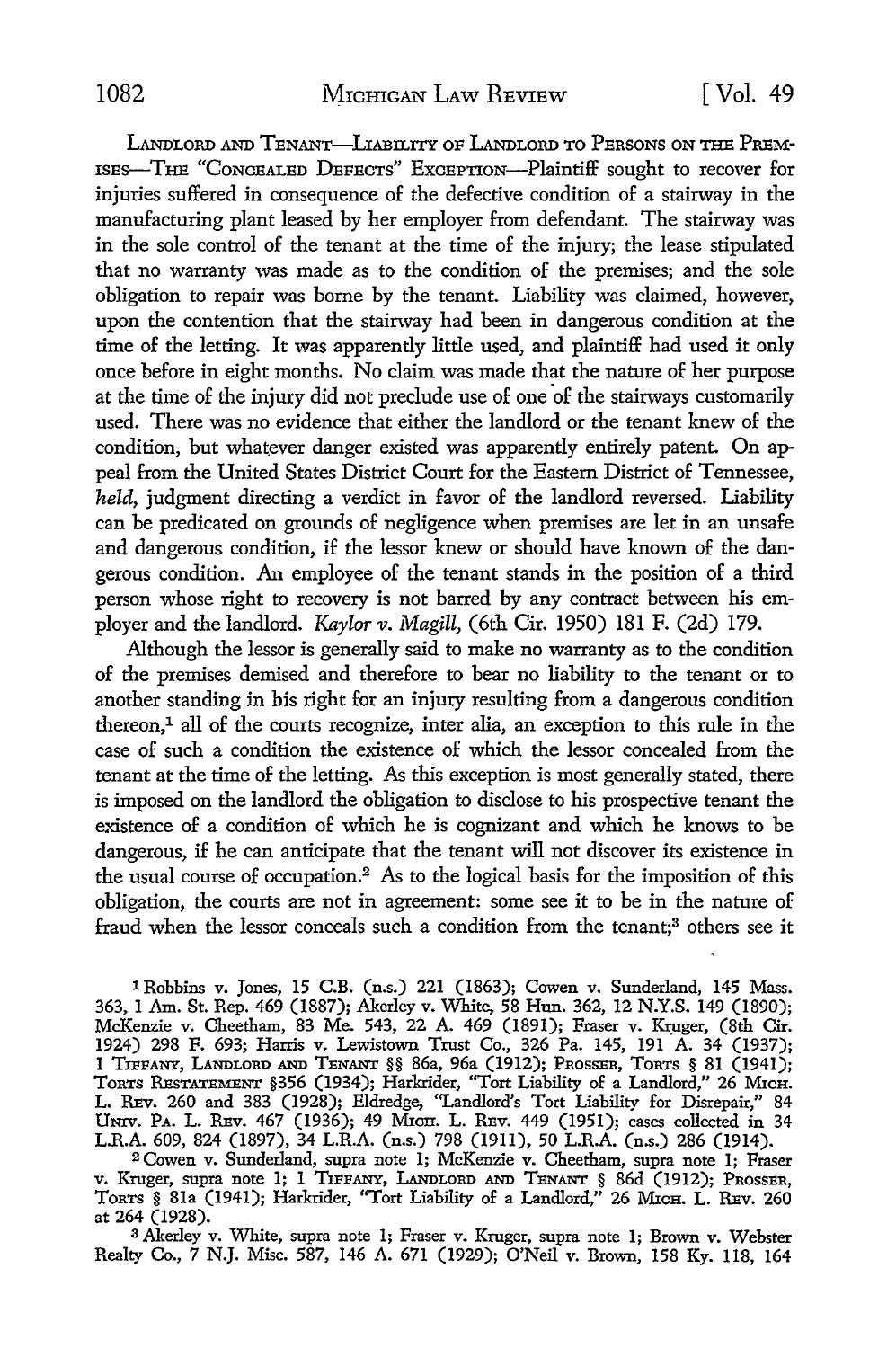instead to be negligence;<sup>4</sup>a few cases seem to confuse this matter with the incipient nuisance idea, categorizing as "third persons" some persons usually thought to stand in the right of the tenant, for the purpose of application of the idea.<sup>5</sup> Since the landlord can be held liable only for injuries of which his breach of the obligation was proximate cause, the application of the "concealed defect" exception is limited to those cases where the tenant had no actual knowledge of the dangerous condition.6 A good many cases make some reference to "constructive knowledge" on the part of the landlord as satisfying the requirement that he know of a defect in order to be under an obligation to disclose its existence to his tenant;<sup>7</sup> it is seldom, however, that the courts responsible for the reference mean other than that the landlord, while not actually knowing of a dangerous condition, possesses such information as· would lead a reasonable man to suspect the existence of one. The language of the Tennessee cases, however, going back to the holding in the *Willcox* cases,8 would seem to put upon the

S.W. 315 (1914); Morgan v. Sheppard, 156 Ala. 403, 47 S. 147 (1908); PROSSER, ToRTS § 81a (1941).

<sup>4</sup> Honan v. Kinney, 205 Minn. 485, 286 N.W. 404 (1939); 1 TIFFANY, LANDLORD AND TENANT § 86d (1912). Tiffany sees basing liability on fraud as requiring an illogical limitation on the class of persons whose rights can be derived therefrom, § 96b.

<sup>5</sup>Deutsch v. Max, 318 Pa. 450, 178 A. 481 (1935), overruled in Harris v. Lewistown Trust Co., 326 Pa. 145, 191 A. 34 (1937); Reichenbacher v. Pahmeyer, 8 ID. App. 217 (1881), impliedly overruled in Soibel v. Oconto Co., 299 ID. App. 518, 20 N.E. (2d) 309 (1939).

The practically uniform holding today is that the tenant's employee or guest, or another entering under his title, has no greater right than the tenant himself with respect to injury due to dangerous conditions on the premises. Soibel v. Oconto Co., supra; Harris v. Lewistown Trust Co., supra; Fraser v. Kruger, supra note 1. It is probable that there is no room left for application of a nuisance theory for the benefit of persons on the premises. Harris v. Lewistown Trust Co. supra. Cf. Morgan v. Sheppard, supra note 3. See cases collected at 110 A.L.R. 756 (1937).

<sup>6</sup>Newman v. Golden, 108 Conn. 676, 144 A. 467 (1929); Moynihan v. Allyn, 162 Mass. 270, 38 N.E. 497 (1894); Akerley v. White, supra note 1; Harrill v. Sinclair Refining Co., 225 N.C. 421, 35 S.E. (2d) 240 (1945); Harris v. Lewistown Trust Co., supra note l.

<sup>7</sup> Elijah A. Brown Co. v. Wilson, 191 Ga. 751, 13 S.E. (2d) 779 (1941); Dennis v. Rockefeller Center, 270 App. Div. 524, 60 N.Y.S. (2d) 515 (1946); Breimhorst v. Beckman, 227 Minn. 409, 35 N.W. (2d) 719 (1949).

8 Lucy Hines v. Willcox, 96 Tenn. 148, 328, 33 S.W. 914, 34 S.W. 420 (1896); Stenberg v. Willcox, 96 Tenn. 163, 328, 33 S.W. 917, 34 S.W. 420 (1896); Willcox v. Lillie Hines, 100 Tenn. 524, 45 S.W. 781 (1898); (on second appeal) Willcox v. Lucy Hines, 100 Tenn. 538, 46 S.W. 297 (1898). The cases involved claims against a landlord for injuries consequent to the collapse of a second story porch which was a part of the demised premises, brought respectively by the tenant, a boarder, and a child of the tenant. Possibly the landlord could have been held liable upon traditional grounds of misfeasance, for there was evidence presented that a carpenter had made repairs to the porch on the landlord's order, following complaint by the tenant, but negligently failed to discover the principal structural defects, and had told the tenant, "The porch is all safe now.'' Willcox v. Lillie Hines, 100 Tenn. 524 at 530.

The Stenberg case is often cited as extending the "public use" exception to the case of a boarding house, and there is language therein to support this. See Eldredge, ''Landlord's Tort Liability for Disrepair," 84 UNIV. PA. L. REV. 467 at 489 (1936); 49 MICH. L. REv. 449 (1951).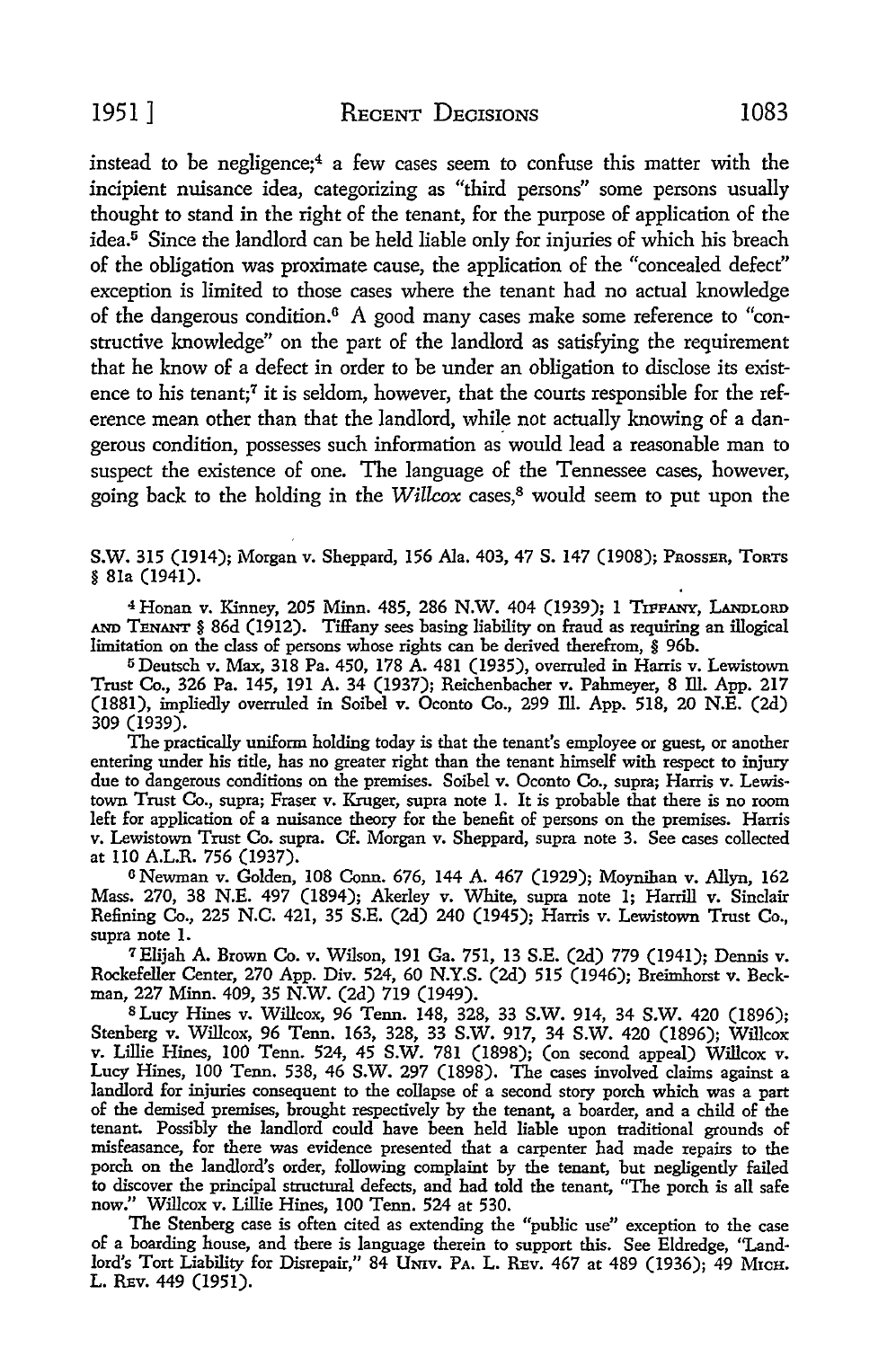landlord the additional obligation to inspect the premises before leasing them., and to charge him with liability on account of not only those defects of which he had some knowledge or suspicion but also those which he could have found by making a "reasonable inspection."9 This liability is seen to rest on a negligence theory.<sup>10</sup> The approach has been widely criticized,<sup>11</sup> though largely because of its inconsistency with an analysis of the "concealed defect" exception on a fraud theory.12 In accord with the usual limitation,13 the Tennessee court will not hold a landlord liable for an injury caused by a defect of which the tenant had actual knowledge,<sup>14</sup> nor of which he could have become aware.<sup>15</sup> The in-

<sup>9</sup>The same rule, now codified, was adopted by decision by the Louisiana court. Lasyone v. Zenoria Lumber Co., 163 La. 185, Ill S. 670 (1927). It has also been so held by other courts, on the foundation of a statute placing the obligation to repair dwelling houses on the fee owner, whether in possession or not. See cases collected at 93 A.L.R. 783 (1934); 101 A.L.R. 408 (1936); 132 A.L.R. 865 (1941); Harkrider, "Tort Liability of a Landlord," 26 MICH. L. REv. 260 and 383 at 383 (1928).

There is basis for Tiffany's contention that the Tennessee court would limit the application of the Willcox approach to those cases where all courts would hold the landlord liable for having failed to disclose facts which would reasonably lead him to suspect the existence of a concealed defect. I TIFFANY, LANDLORD AND TENANT § 86d (1912). In Edington v. Kreis-Keener Shoe Co., 153 Tenn. 323, 283 S.W. 987 (1926), a tenant was held to have failed to show that the landlord by a reasonable inspection could have discovered the improper construction of a ceiling which would tend to be dangerously weakened by a leak in the roof overhead. In Bishop v. Botto, 16 Tenn. App. 178, 65 S.W. (2d) 834 (1932) (cert. den. by Tennessee Supreme Court), a landlord was not charged with knowledge of the existence of a capped cistern which exploded, although it was only a few inches beneath the soil under the house. In Diamond v. Drew, 17 Tenn. App. 488, 68 S.W. (2d) 955 (1933) (cert. den. by Tennessee Supreme Court), no recovery on the Willcox theory was allowed a tenant injured by the collapse of a platform from the failure of its supporting sleeper, although the sleeper was assumed to have been in a state of dangerous decay at the time of the letting, because the landlord had no reason to suspect the existence of such a condition. No Tennessee cases, with the possible exception of the Willcox cases themselves, found liability of a landlord solely on failure to inspect portions of the premises not remaining under his control.

10 Hines v. Willcox, 96 Tenn. 328 at 332, 33 S.W. 914 (1896).

11 "Hines v. Willcox is a new departure in the law of landlord and tenant." Comment of annotator, 34 L.R.A. 824 (1896). "The views expressed in Willcox v. Hines •.. do not command our assent." Holmes, J., in O'Malley v. Twenty-Five Associates, 178 Mass. 555 at 559, 60 N.E. 387 (1901). PROSSER, TORTS §Sla (1941); Harkrider, "Tort Liability of a Landlord," 26 MrcH. L. REv. 260 at 266-7 (1928), and cases there cited.

12 Fraser v. Kruger, (8th Cir. 1924) 298 F. 693.

13 Cases cited in note 6 supra.

14 Gary v. Spitler, IO Tenn. App. 34 (1929) (cert. den. by Tennessee Supreme Court); Hamilton v. Moore, 14 Tenn. App. 584 (1932) (cert. den. by Tennessee Supreme Court); Haire v. American Trust and Banking Co., 19 Tenn. App. 656, 94 S.W. (2d) 59 (1935) (cert. den. by Tennessee Supreme Court); Louden v. Cline, 8 Tenn. C.C.A. · (Higgins) 272 (1918) (cert. den. by Tennessee Supreme Court). Indeed, rather than being more ready than most courts to impose liability on a landlord, perhaps the Tennessee court is quite the contrary, in view of its decision in Manes v. Hines and McNair Hotels, 184 Tenn. 210, 197 S.W. (2d) 889 (1946). There a landlord was held blameless to his tenant for her fall upon a part of the floor of a common corridor made slippery by a radiator leak and by the landlord's application of oil to preserve the floor from decay. The court stated that since the tenant knew of the slippery\_ condition, she could have walked around it. And in Hamilton v. Moore, supra, recovery was denied a tenant